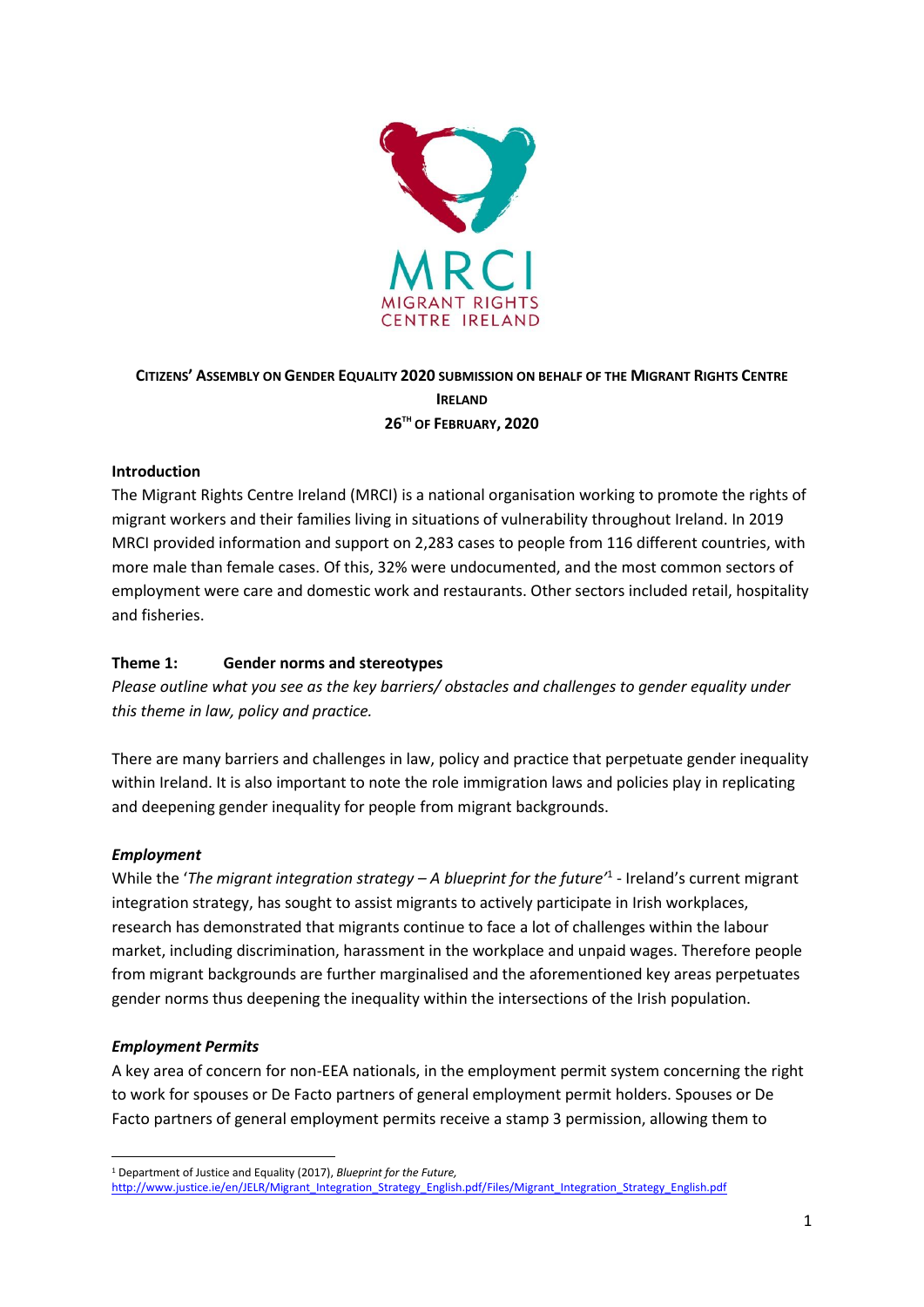reside in the State, but without the right to engage in employment. For stamp 3 holders, this results in lack of career progression, being the household's sole caregiver and households relying on single incomes. In April, 2019 a change was made to the non-EEA family reunification policy document<sup>2</sup> to allow dependents of critical skills employment permit holder to engage in the labour market without a work permit with immediate access to family reunification. This elevated many skilled professional who otherwise would not have been able to engage with the labour market. Yet, for dependents of General Employment Permits, they remain unable to access the labour market, which is a critical area for concern in terms of gender equality.

#### *Domestic and Gender Based Violence*

**.** 

Another key area compounding inequality for women from migrant backgrounds is domestic violence and gender based violence. Non-EEA nationals in the State on the basis of their Irish or EU spouse or de facto partners (sponsors) are given residence which intrinsically links immigration status to remaining with and continuing to reside with the sponsor. Therefore if domestic violence exists within the relationship it is not an easy transition to seeking independent status or residence in the State. In cases where the individual has not been in the State long enough time, there is not enough documentary evidence or they have exited the situation but not informed the Department in enough time, it creates complications and they are not strictly entitled to remain in the State independently. This is further deepened if living in a rural areas, if there are language barriers, lack of community ties or simply lack the information.

It is important to acknowledge even in cases when an individual has accurate information, sufficient documentary evidence and have been in the State for a long period of time, it takes the Irish Naturalisation and Immigration Services an extended period of time to respond. Furthermore this period is generally longer than the amount of time an individual can remain in the women's refuge. Factors including social welfare, housing and access to the labour market also intersect this issue, and create a number of barriers for victims of domestic violence in Ireland. Access to shelters for undocumented women is often on a cases by case basis, due in part to capacity issues, but also the requirement to hold a Stamp 4 to access services – due to funding. It is increasingly difficult for migrant women without an immigration status to access shelters and supports.

## *Please identify the steps to be taken to address the issues raised and who should address them (e.g. the state, private sector, education system etc.)*

While gender norms and stereotypes are perpetuated by societal constructs and norms, it is crucial to acknowledge that they can be sustained by the laws, policies and practices created by the State. These laws, policies and practices can not only limit the jobs that men and women perform, but they can effusively prevent women from accessing the labour market or progressing within their careers and in limiting women's accessing basic living essentials, for example in the case of being a victim of domestic violence and gender based violence.

<sup>2</sup> Department of Justice and Equality (2016), *Policy Document on Non-EEA Family Reunification,* Irish Naturalisation and Immigration Services,

[http://www.inis.gov.ie/en/INIS/Family%20Reunification%20Policy%20Document.pdf/Files/Family%20Reunification%20Policy%20Docume](http://www.inis.gov.ie/en/INIS/Family%20Reunification%20Policy%20Document.pdf/Files/Family%20Reunification%20Policy%20Document.pdf) [nt.pdf](http://www.inis.gov.ie/en/INIS/Family%20Reunification%20Policy%20Document.pdf/Files/Family%20Reunification%20Policy%20Document.pdf)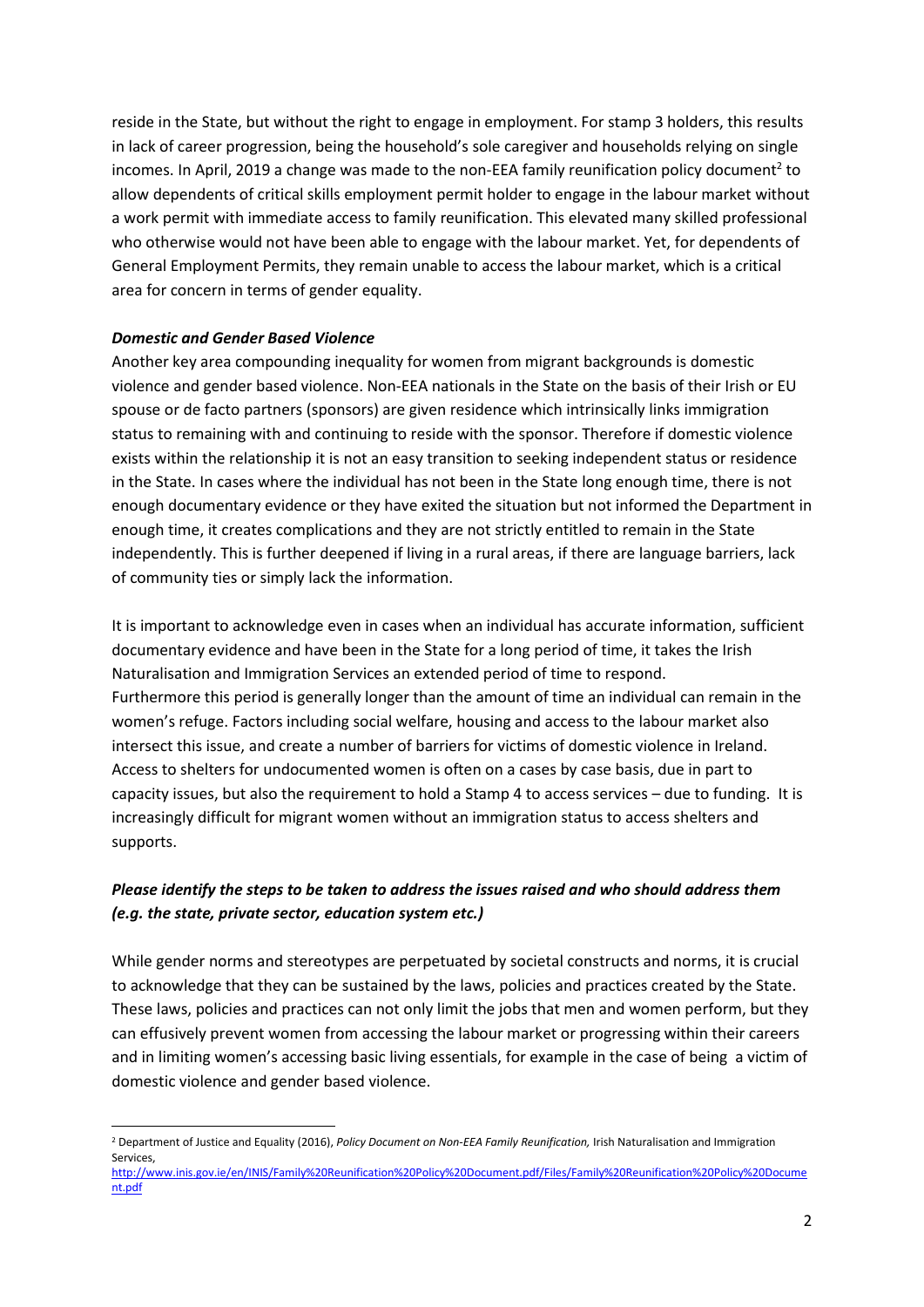#### *Department of Business, Enterprise and Innovation*

Although the Department of Business, Enterprise and Innovation (DBEI) and the Department of Justice and Equality both have responsibility for policy and legislation for spouses of general work permit holders or de facto partners in the main this is led by DBEI. In many cases spouse or de facto partners are women, and are prevented from working, which impacts on career progression, restricting households to single incomes and increasing the risk of poverty rates. By adopting a policy, similar to the critical skills employment permit policy that allows spouses or de factor partners to access the labour market, would alleviate a large cohort of women and allow them the freedom to progress and advance their careers.

## *Department of Justice and Equality*

Furthermore, it is crucial for the Department of Justice and Equality and more specifically, the Irish Naturalisation and Immigration Service to adopt a more transparent policy and practice that protects victims of domestic violence and gender-based violence. A policy specific to victims of domestic violence and gender-based violence that grants expedited independent status allowing access to services including social welfare, refuges/ housing.

It is also critical that the State increase funding to facilitate more beds in safe houses and refuges, to overcome the limited spaces victims can access. There is also a rural dimension in terms of information and supply and ensuring information is provided in multiple languages.

# **Theme 2: Work: Occupational segregation by gender, gender discrimination and the gender pay gap**

*Please outline what you see as the key barriers/ obstacles and challenges to gender equality under this theme in law, policy and practice.*

## *Equality and Discrimination*

1

There are many factors that contribute to growing inequalities between women and men. Immigration status, affordable childcare, gender stereotyping, parental leave and inflexible working arrangements compound this. Despite the presence of a legislative framework related to discrimination in the labour market, it is acknowledged this is not consistently applied. While The Employment Equality Acts, 1998-2007<sup>3</sup> along with the Equal Status Acts, 2000-2004<sup>4</sup> seeks to protect employees from discrimination in employment on the grounds of gender, marital status, family status, age, disability, race, sexual orientation, religious belief, and members of the Traveller community, there remain still many limitations in the protection of workers.

Discrimination at recruitment and lack of progression for people from minority ethnic and migrant backgrounds is a feature of Ireland's labour market. The lack of information surrounding workplace and labour rights, transferability of skills and qualifications and access to the labour market due to immigration status or the right to work for people seeking asylum remain key barriers.

<sup>&</sup>lt;sup>3</sup> The Employment Equality Act (Amended), 200[7 http://www.irishstatutebook.ie/eli/1998/act/21/enacted/en/html](http://www.irishstatutebook.ie/eli/1998/act/21/enacted/en/html) <sup>4</sup> Equal Status Acts (Amended), 2004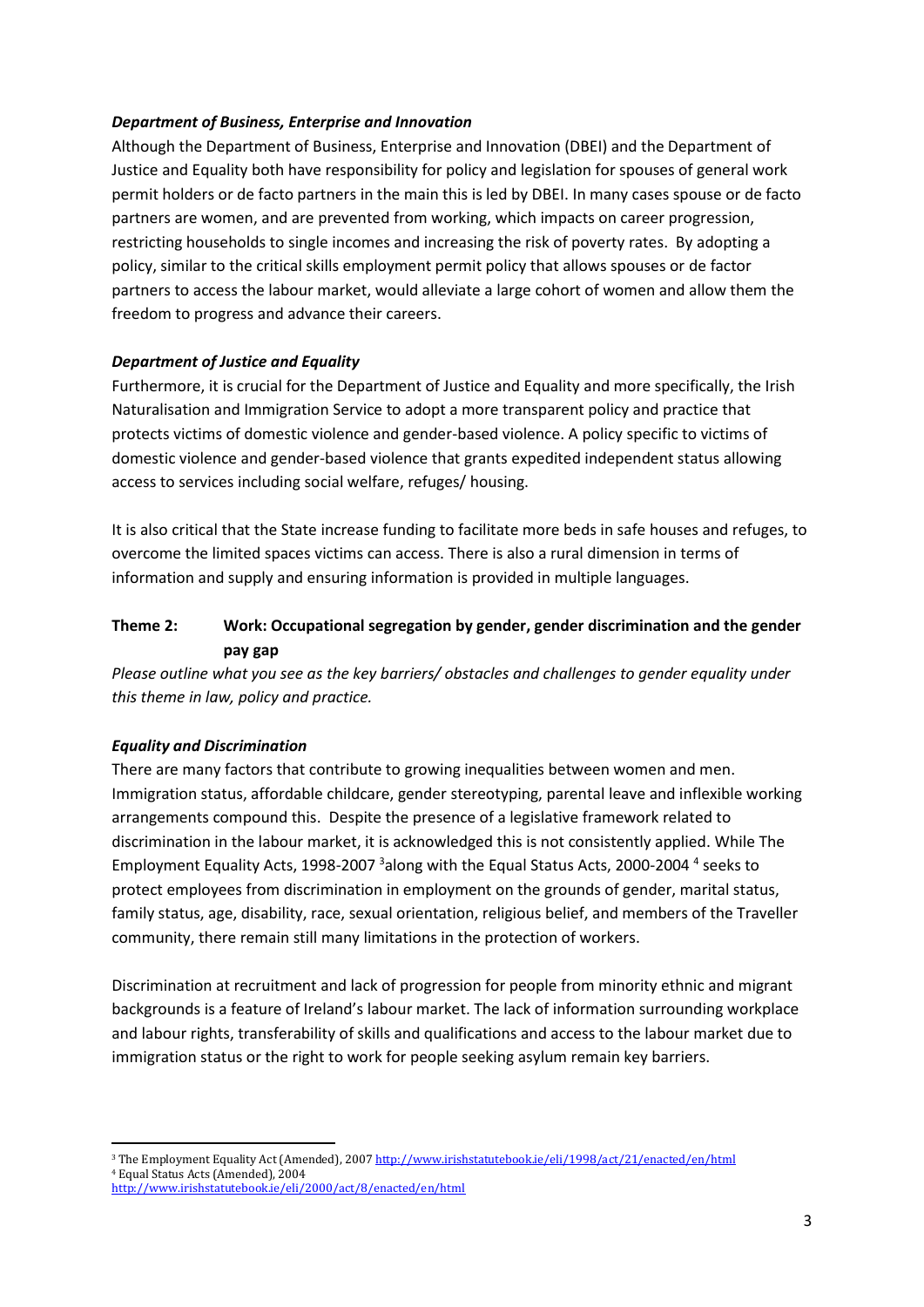#### *Employment Permits*

The Employment Permit system and eligible occupations available to critical skills employment permit holder are male dominated industries such as architecture, engineering, tech, business and finance, therefore the highest paid, highest award level jobs for migrants in Ireland is geared towards men.

As the Irish labour market is epitomised by horizontal and vertical occupational segregation, migrant women tend to be clustered moreover in lower paid and lower skilled jobs<sup>5</sup>. Research shows that the majority of migrant women workers are employed in service sector occupations and manufacturing sectors. The lack of policies surrounding equal opportunity within the workplace means that migrant women are 3 to 5 times less likely to avail opportunities and experience workplace progression afforded to Irish and EU workers with the same skillset<sup>6</sup>.

Progression is noted to not only fall within the constraints of professional and wage attainment, but relates to the treatment within a workplace, fixed contracts and free from exploitative conditions. Yet, the fact this lower rate of employment seen within migrant women is linked to the problems of recognising foreign degrees, language barriers and the limited access to the public sector.

The most prominent occupational segregation and gender discrimination exists for people who are undocumented in Ireland. MRIC estimates there are 15,000 to 20,000 undocumented people in Ireland working in particularly precarious situations who are more vulnerable to exploitation.

# *Please identify the steps to be taken to address the issues raised and who should address them (e.g. the state, private sector, education system etc.)*

## *Department of Justice and Equality*

Inequalities experienced through gender discrimination, the gender pay gap, are compounded by immigration and residency status. There is an urgent need to introduce a regularisation scheme to enable undocumented workers to regularise their immigration status. In doing so, this protects a large cohort of workers in Ireland who are at risk of or experiencing labour exploitation and employment breaches and drive up standards for all workers in Ireland.

In terms of discrimination, the Department of Justice and Equality needs to introduce an innovative practice in addressing, monitoring and targeting discrimination in the labour market. In doing so, addressing the disparity between migrant workers, and migrant women who are further marginalised.

## *Department of Business, Enterprise and Innovation*

The DBEI needs to reform the accessibility to an employment permit, lower the salary thresholds and put in place policy measures to ensure equality within women and men accessing highly skilled occupations eligible on the critical skills employment permit list. In turn the DBEI and INIS should

<sup>6</sup> Kingston, Gillian; McGinnity, Frances; O'Connell, Philip J (2015). "Discrimination in the Labour Market: Nationality, Ethnicity and the Recession". Work, Employment and Society

<sup>1</sup> <sup>5</sup> European Migration Network (2015), *Determining labour shortages and the need for labour migration in Ireland,* Dublin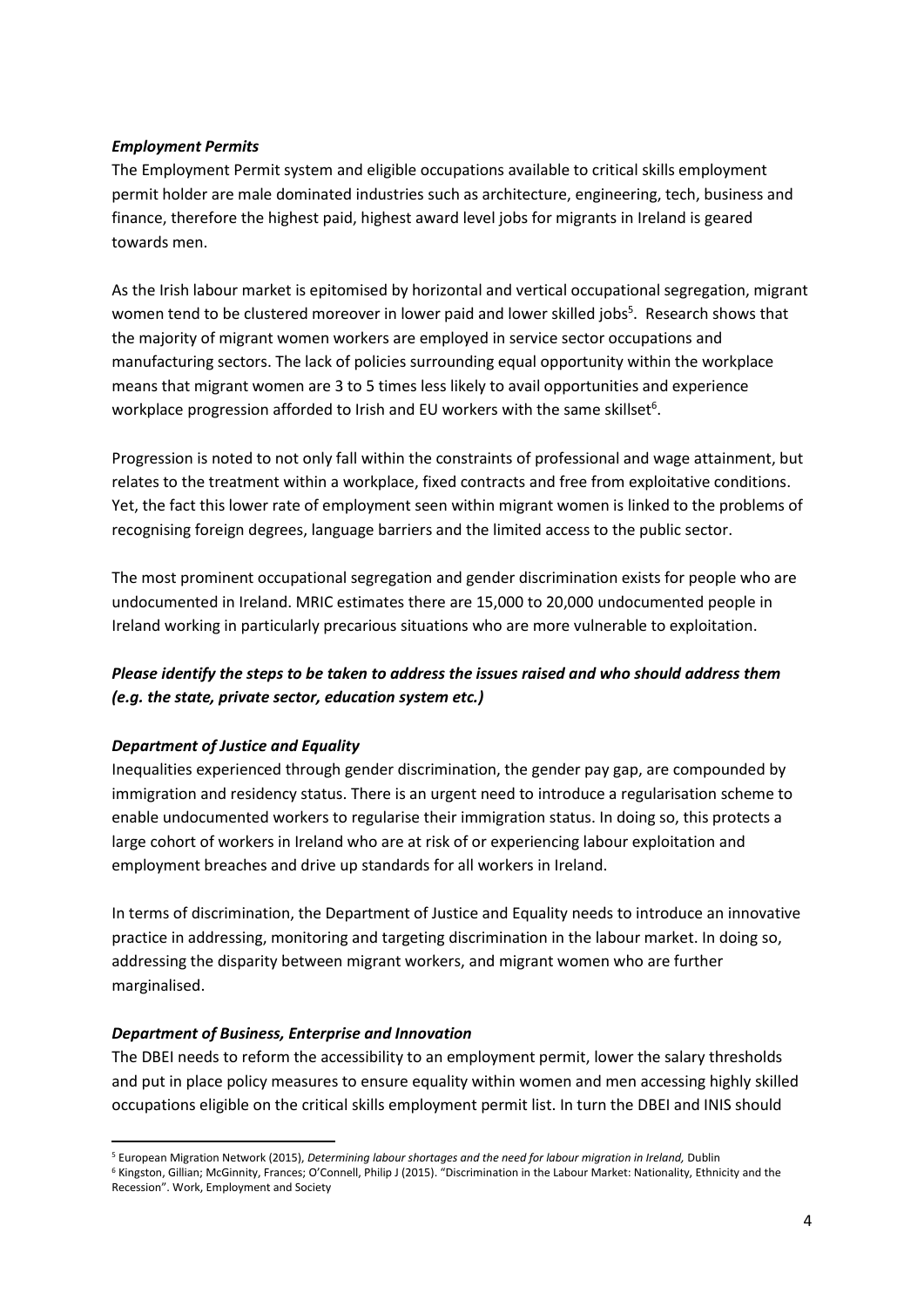update its policy for general employment permit allowing all dependents of the general employment permit to be able to access the labour market.

## **Theme 3. Care, paid and unpaid, as a social and family responsibility**

*Please outline what you see as the key barriers/ obstacles and challenges to gender equality under this theme in law, policy and practice.*

## *Care Work*

Undeniably childcare, domestic work and care work is fundamental to the effective functioning of Irish society. These crucial services underpin the security and peace of mind felt by families across Ireland, yet women are disproportionately left in precarious and poorly paid care work. Migrant women are further marginalised within the care sector. Domestic work which includes au pairs, childminders, carers, nannies and cleaners is identified as one of the fastest-growing sectors throughout the world, and within Ireland as the population continues to grow. Yet Government laws, policy and practice continues to fall behind.

## *Domestic Work + Home Care*

Domestic work is a highly gendered occupation and in turn, migrants are over-represented in care and domestic work. Despite the fact that care is a universal need and care being a skill we all share, regardless of gender identity, care is perceived as a 'soft and low skilled' profession, often associated with femininity. Further the perception of care being low skilled has resulted in the sector being low paid and attributing to poor working conditions.

As Ireland's population ages, the provision of quality home care presents one of the most significant challenges for the state. The unregulated home care industry has experienced unprecedented growth and has led to significant privatisation of the home care market over the last decade. An inevitable outcome of the lack of regulation is a home care sector with high fees, varied quality and standards of home care provision, poor terms and conditions for workers, and growing informality, serviced by migrant workers. There are also significant numbers of undocumented workers working in homecare and providing essential services to families across Ireland.

Rectifying this situation and preparing for this will be a defining social justice and equality issue for Ireland over the next 20 years. Labour market demand will continue to draw on migrant workers to meet Ireland's home care needs into the future. MRCI has been working with migrant workers employed in care and domestic work since 2001, and is deeply concerned about the vulnerability of this cohort of workers whose voices are absent from the ongoing debate about the provision of quality care in Ireland and who constitute an invisible home care workforce.

Analysis of the home care sector reveals that in general, job conditions – pay rates, contractual issues, working times – are less favourable than in other sectors<sup>7</sup>. Home care is a demanding job with many workers have more than one employer and work for two or more people in the same day, agency workers are only paid for the time spent in each client's home and not for periods of travel in between clients. The sector has high staff turnover and anti-social hours. Unsurprisingly, there are

 $\overline{a}$ <sup>7</sup> MRCI (2015), *Migrant Workers in the Home Care Sector: Preparing for the Elder Boom in Ireland.* Dublin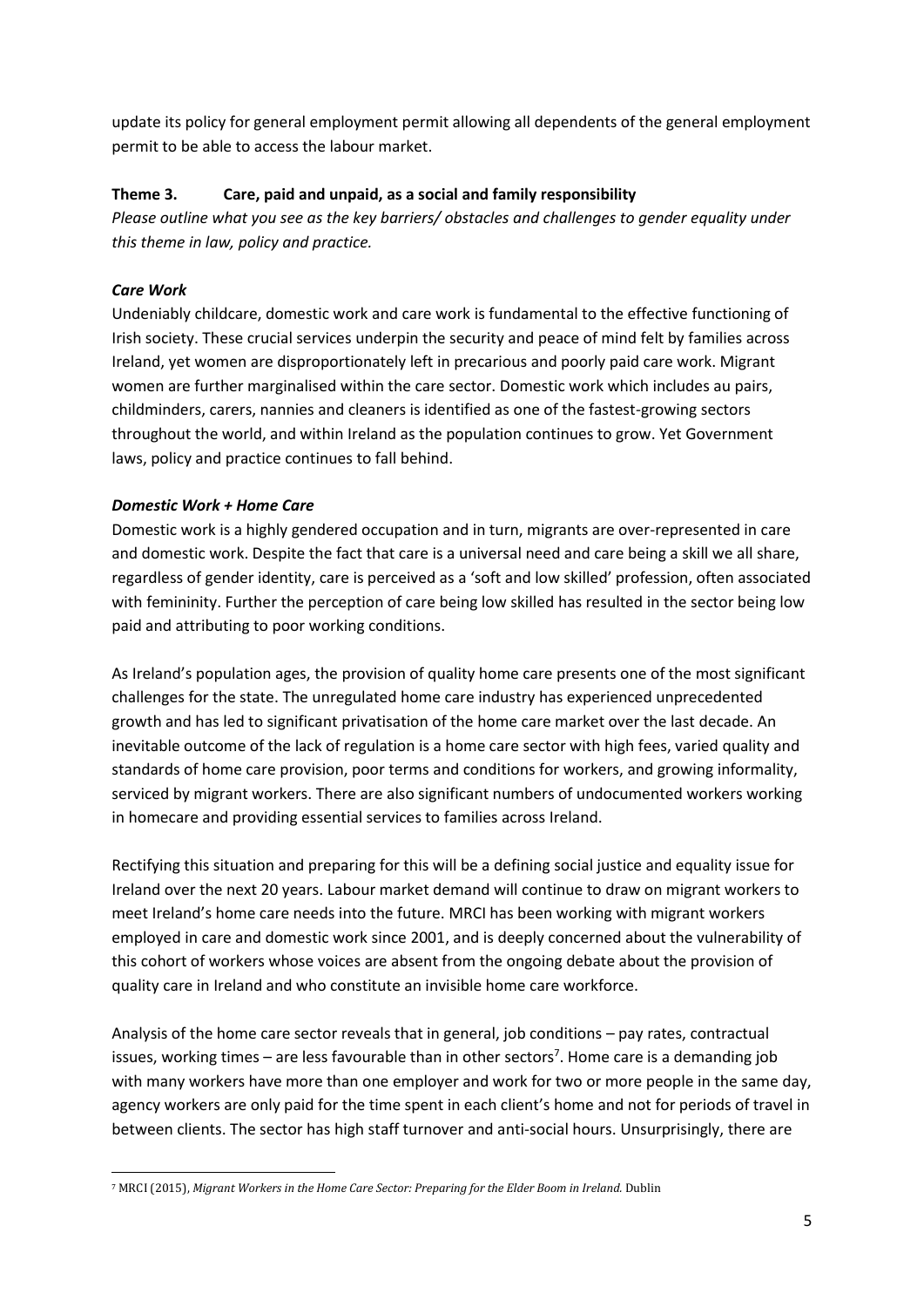difficulties recruiting highly trained workers. Research conducted by the Migrant Rights Centre Ireland in 2012 and 2015<sup>8</sup> into the experience of migrant care workers showed high levels of exploitation, poor terms and conditions, contractual issues, racism and discrimination, particularly for black and ethnic minority workers. In a highly competitive market, workers are reluctant to assert their rights for fear of losing their positions. Migrant workers experience a heightened risk of racism and discrimination as families/ clients exercise a 'choice to discriminate', refusing services from workers based on their race, skin colour and ethnicity.

It is key to identify too the knowledge gap experienced by migrant workers and the lack of viable and transparent information relating to workplace rights and treatment. While recent legislative clarity has ensured Au Pairs are covered by all employment laws, employment breaches still commonly exist within households.

# *Please identify the steps to be taken to address the issues raised and who should address them (e.g. the state, private sector, education system etc.)*

In order to ensure the safety and welfare of thousands of migrant women around the country responsible for caring for children, the elderly and people with disabilities, urgent action is required by Ireland. Without doing so the integrity of Ireland's international commitments to protect human rights, ensure gender equality and uphold labours rights in Ireland.

## *Cross Departmental Approach*

This requires joined up thinking and a roles across a number of departments, to outline the rights and entitlement of all care and domestic workers. Ensure a register for employers of single employees in the private home. A register would also help foster high standards of professional conduct, professional education, training and competence among home care workers. This too would also generate clear statistics and data that could be used to establish projected labour market strategies, that would help formalise the work of domestic workers. This register would also allow inspections to exist more readily in the private home when employment breaches occur.

## *Department of Education and Skills*

This is a key department in addressing many of the issues which exist for domestic and care workers. This includes strengthening the relationships between the labour market and educational institutions, ensuring accredited training providers meet QQI national standards. In turn, education and training accreditation should recognise skills acquired through years of experience in the field. Procedures are required for the recognition of relevant qualifications obtained outside of the EU. In doing so, it is imperative that funding is allocated to promote access to training, career pathway and continuous professional development, which promotes greater access to FETAC training for migrants employed with the sector.

This funding should also extend to building inclusive workplaces to address the growing diversity within the care workforce. This includes intercultural training for staff and management, cultural

**<sup>.</sup>** <sup>8</sup> MRCI (2015). *All Work and Low Pay: The Experiences of Migrants working in Ireland*. Dublin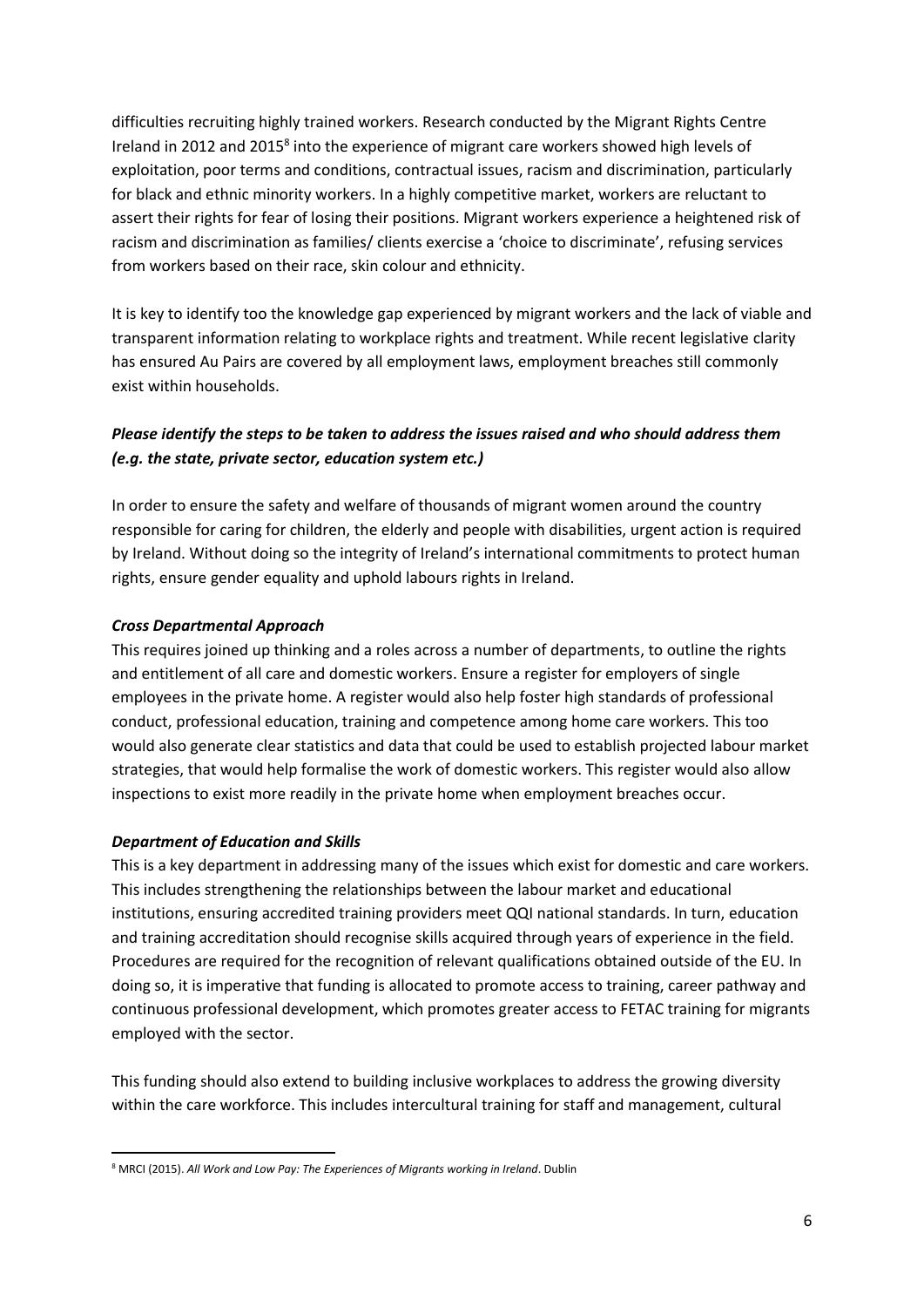diversity modules in education institutions and specific initiatives to tackle racism and discrimination in the sector.

#### *Department of Business, Enterprises and Innovation*

This department should address this issue by introducing eligible categories for non-EU/EEA home care workers. This in part could be through the introduction of an employment permit for the home care sector. This permit should be flexible to facilitate mobility with the home care sector and in line with the growing demand of the labour market.

## *Department of Justice and Equality*

This Department must introduce a regularisation scheme for undocumented home care workers to regularise immigration status and formalise employment. It too would ensure decent employment, protections of worker rights and allow families employing carers to claim tax relief available from the Revenue Commissioners making the service more available and affordable to clients.

In addressing care and domestic work, the State needs to establish national standards for the employment of all home care workers to improve working conditions, provide quality care and retain staff. This includes ensuring guaranteed hours of work for agency and HSE employees and introducing model contracts with clear delineation of roles and responsibilities.

**Theme 4: Women's access to, and representation in, public life and decision making** *Please outline what you see as the key barriers/ obstacles and challenges to gender equality under this theme in law, policy and practice.*

#### *Quotas*

Ireland's political system is an incredibly homogenous, with diversity being systematically underrepresented. In local authorities, women account for 23.9% and 3 out of 949 sitting local councillors are from migrant backgrounds. Despite recent changes to gender quotas, there still remains huge barriers for diverse representation in Irish politics. The Electoral (Amended) Political Funding Bill<sup>9</sup> was passed through the Seanad in February 2012, and became an Act in July which introduced an electoral gender quotas in Ireland's political system. The Act introduced that if a political party did not have at least 30% of its candidates of candidates from the genders, which the parties State funding will be cut by half. However, this has not raised women candidates as thought.

The barriers faced for individuals from a migrant or minority backgrounds, is inherently linked to the lack of policies and practice to encourage individuals to enter politics by government bodies and local authorities. In turn political parties do little to improve integration through their lack of proactive party policies or within party manifestos, lack of tailored training or programmes nor implementing effective recruitment or encouragement to engage in politics.

#### *Barriers*

In addressing barriers, it is crucial to note the lack of support provided by political parties and their leaders for candidates from migrant backgrounds, along with the intersection of the media.

 $\overline{a}$ <sup>9</sup> Electoral Political Funding Bill (Amended), 201[2 http://www.irishstatutebook.ie/eli/2012/act/36/enacted/en/html](http://www.irishstatutebook.ie/eli/2012/act/36/enacted/en/html)